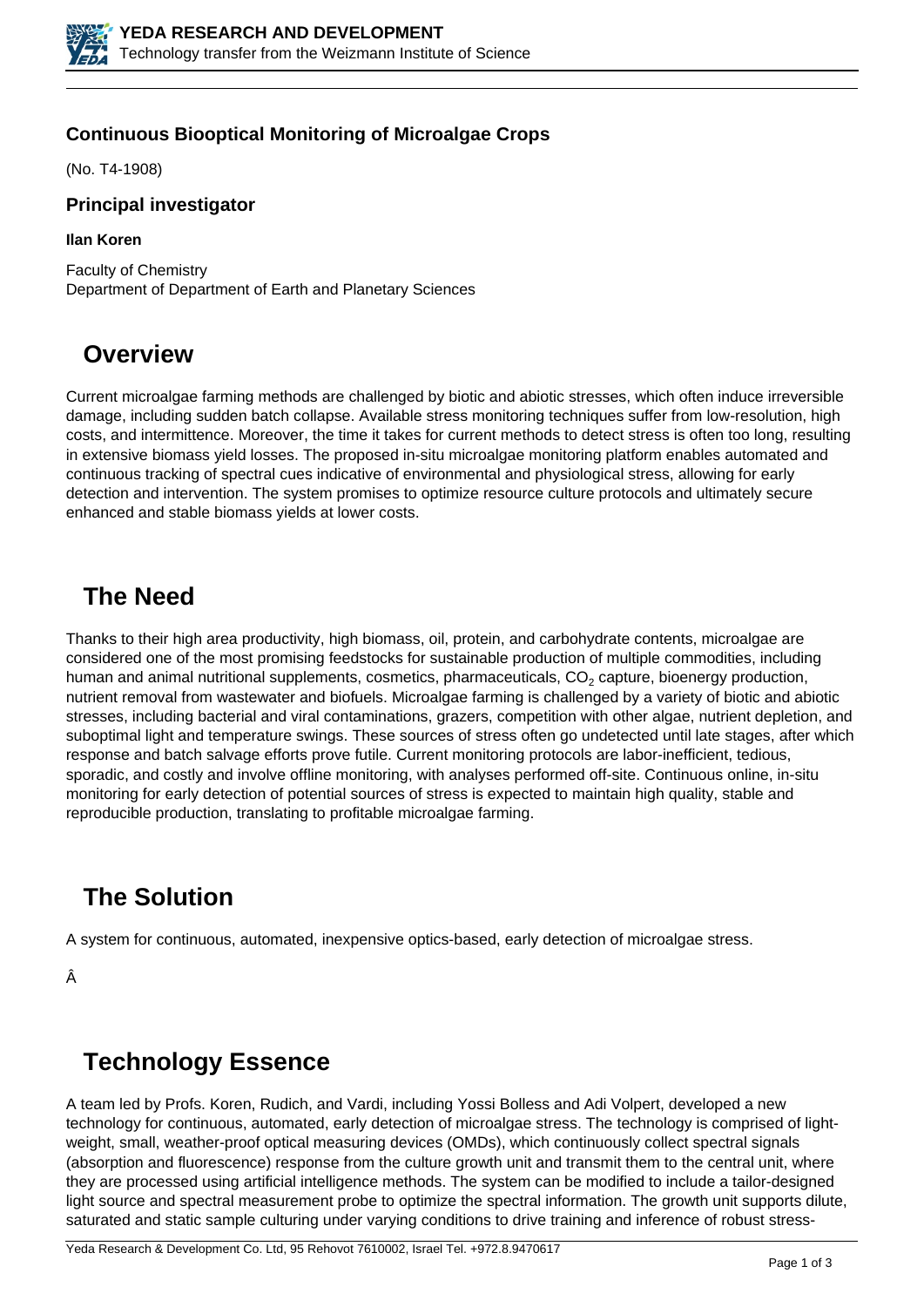indicative spectral signatures for each algae species and stress condition. The spectral signatures and their variances collected over time serve as the input data for the deep-learning process that ultimately identifies and classifies stress responses.



Figure 1. A schematic of the continuous bio-optical microalgae monitoring system.

# **Applications and Advantages**

#### Advantages

- The novel continuous monitoring system has multiple advantages over existing monitoring techniques:
- Automated and Continuous
- Online
- Noninvasive
- Eliminates substantial financial losses
- Minimized need for optical data
- Enables optimization of growth conditions (light, temperature, nutrients)
- Enables immediate intervention
- Supports growth system up-scaling

#### Â

Applications

- Monitoring of microalgae farming
- Aquaculture monitoring (fish, macroalgae, mollusks)
- Water quality monitoring

# **Development Status**

The team has demonstrated the performance of the system under laboratory conditions and is currently working on expanding its multi-spectral libraries to include an array of physiological stresses and multiple algae strains. In addition, it is working on tailoring this technology to field conditions. A proof-of-concept study in a microalgae farm